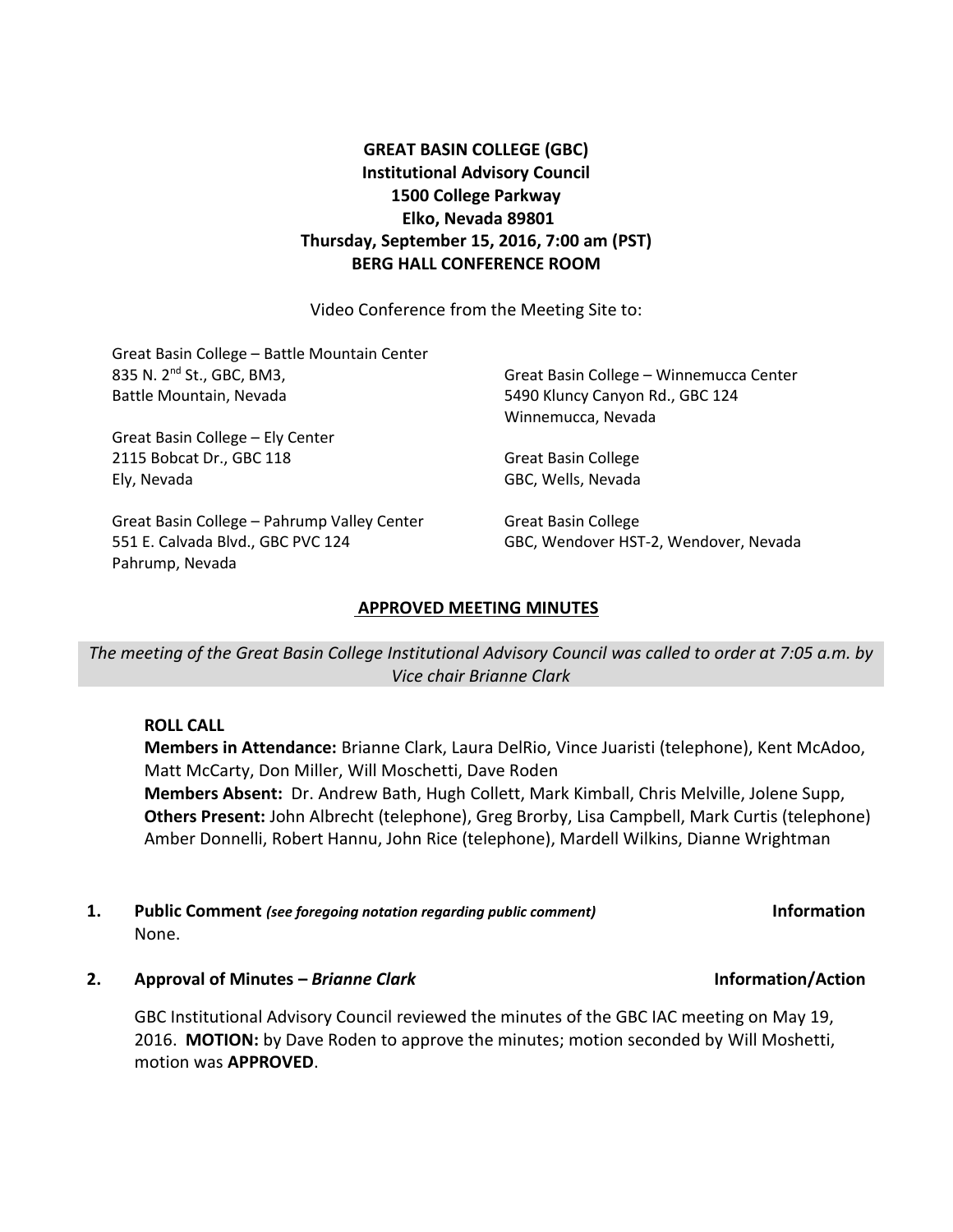## **3. President's Report –** *Dr. Mark Curtis* **Information**

GBC President Mark Curtis provided an update on college activities and answered questions.

A. Great Basin College as a State College – Facts and Growth Projections by Numbers President Curtis provided some backup statistics and background information to digest over the next month and would like feedback. At the June Board of Regents' meeting GBC's agenda item on state college status was not received very well. President Curtis meet with the chairman of the Board Rick Trachok and the Chair's main concern was that all new programs cost money and that if GBC receives the state college status that we would come back asking for much more money. President Curtis also met with Regent Geddes and reported Regent Geddes also had a couple of concerns about GBC becoming a state college. Regent Geddes wanted to see hard numbers in terms of institutions in the nation who went from community college status to state college status. President Curtis researched and prepared some projections and will be presenting these statistics to Faculty Senate, President's Council, GBC Foundation Trustees and other interested parties. There was a general discussion on the statistics presented in Dr. Curtis' report. President Curtis asked the IAC to review the document and if there are any comments or suggestions please let him know. The next time he goes before the Board of Regents with this information he wants everyone on board. President Curtis talked about the most important thing in the next legislative session for GBC is the passing of the weighted student credit hour. That must pass for everything to proceed. Vince Juaristi asked what the priorities were for NSHE. President Curtis said the NSHE priorities are restoring salary increases for faculty/staff, increase in the weighted student credit hour for CTE courses, and enhancements to add positions to advance workforce needs in the state (ie. teachers, nurses, substance abuse professionals, etc). We did have to submit a budget to the Governor that included a 5% decrease.

# **4. GBC Foundation Update –** *Greg Brorby* **Information**

GBC Foundation Director Greg Brorby provided an update on Foundation activities. Greg reported the next GBC Foundation Trustee meeting is scheduled for this afternoon at 12:15 p.m. The newly formed GBC Alumni Association partnered with Caldwell Banker to have a booth at the most recent downtown business association wine walk. The Foundation is working on implementing an online giving module. The GBC Foundation Trustees have decided to bring back a signature event. A focus group will be created to see what the community wants. The annual giving mailer is scheduled to go out in mid-October. The Legacy Society dinner for those who are considering GBC in their estate planning is scheduled for November 2<sup>nd</sup>.

# **5. Board of Regents' Community College Committee Update –** *Matt McCarty*

GBC IAC Chair Matt McCarty gave an update on the previous meeting of the NSHE Board of Regents' Community College Committee meeting and the meeting of the IAC Chairs. A committee has been implemented for the Chairs of the IACs and a request has been made that

**Information**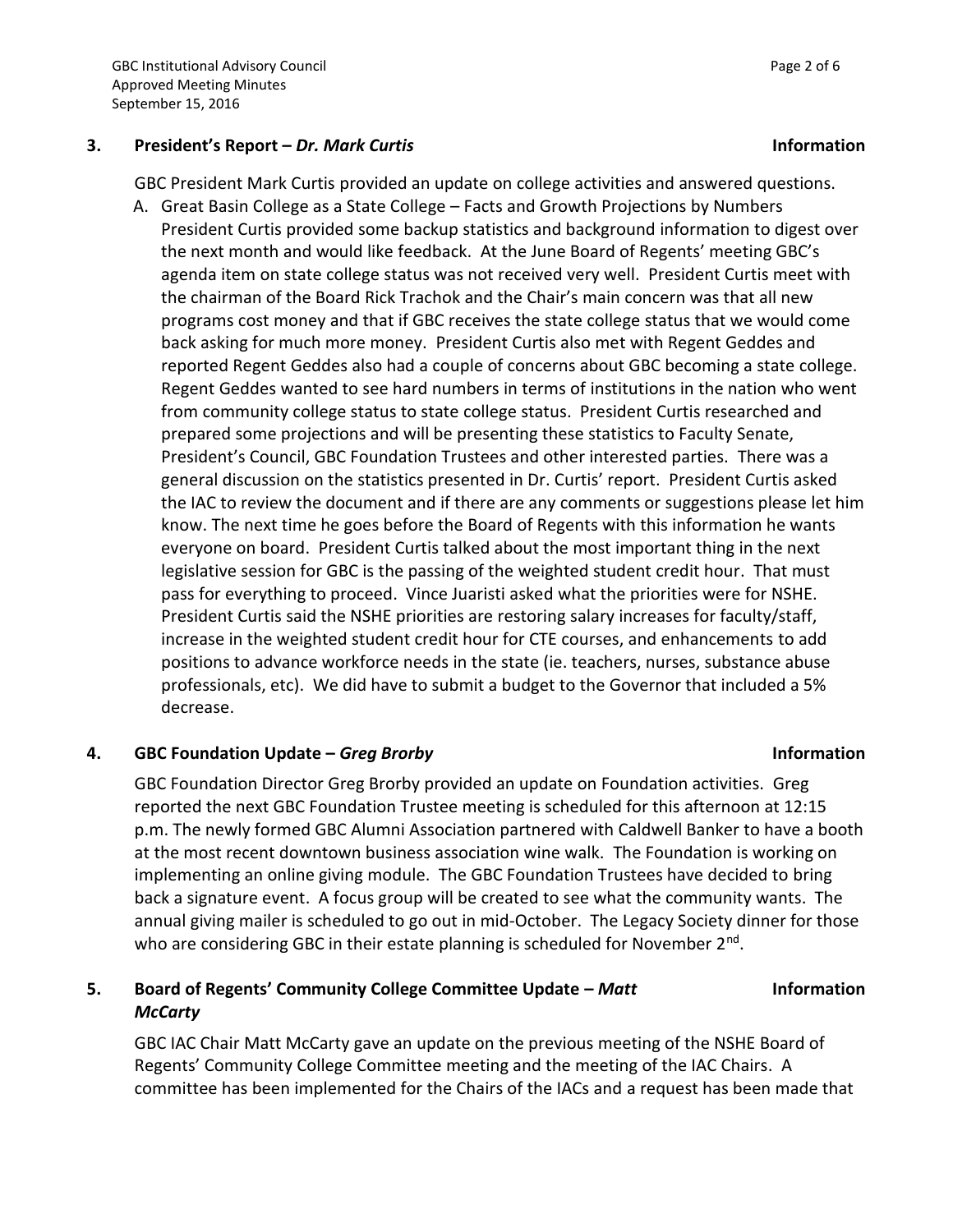the Chairs meet two times per year face to face in Reno and/or in Las Vegas. Matt does not see the value of a face to face meeting. There is a lack of engagement from Chair Trachok. The first meeting was called for by one of IAC chairs and wanted to know what the other Chairs are doing. It still wasn't clear what NSHE wanted. The Community College Committee meeting discussed the IACs as advocates for the college and NSHE as a whole. We needed more information from NSHE on what we could talk about during the legislative session. We still don't have clarity on that issue. Vince Juaristi asked if any there was any clarity given to these committees on what they are allowed to do as far as advocacy. They have not clarified that, so ambiguity may be good. They say we are an arm of NSHE and a direct arm to our college. The other IACs are concerned about speaking with one voice and giving no latitude to the chair. Vince says he's afraid the intent of the Board of Regents is the reigning in of the IACs and stifles what we want to do. President Curtis said the presidents have been told there will be no individual advocacy but for the NSHE as a whole. Matt McCarty said they cannot shut us down on public comment and we can push for action items. The charges are vague for the IACs and Regent Trachok said it was intended that way so we can have flexibility. We need to be sure the walls don't come closing in. The other three IACs are looking at work force development and figuring out what their colleges are doing. Their IACs have very heavy hitters and their time is valuable just like ours is but they don't know how to be effective yet.

- A. Mission Differentiation Regent Trachok has asked the IACs to find what we do better than anyone else from the State and how we set ourselves apart. Matt McCarty summed up what we do is provide higher education for rural Nevada. Regent Trachok said the UNLV nursing program is all online and we can't use geographic area any more. GBC has been providing online educational opportunities for decades and we excel at that.
- B. Advocacy from all IACs The Community College Committee wanted to know what GBC IAC wanted out of the legislative sessions to possibly add to the NSHE requests. Regents Trachok and Melcher brought up a number of times that our legislators are not supporting NSHE and that we need to reign in our legislators. It's not the "GBC" legislator's fault. NSHE should be advocating on behalf of GBC needs to the legislators. It was apparent the Board of Regents felt no responsibility at all for the funding formula.

## **6. Discussion and potential action on GBC Mission Statement. The IAC will review and accept or recommend changes to the GBC Mission Statement –** *Matt McCarty* **Information/Action**

Matt McCarty reported the IACs were told to look at their institutional mission statements to see if we are meeting expectations. Matt feels that GBC has an excellent mission statement. The role of the IAC is to advise and not direct. Matt believes that NSHE is somehow going to do away with service areas which might affect our mission. Mark Curtis said at the recent Board of Regents' meeting the service areas were eliminated. That is not to say that an institution can muscle in and take over an area. They are trying to recognize the increase prominence of online. President Curtis has instructed our marketing people that for future websites and promotional material that we still have the dots to show our IAV locations in the state but the counties will not be colored as though we have ownership. The mission statement pretty well encompasses what we do. Any change to mission statement would have to have extensive vetting with all entities and approval by the Board of Regents. President Curtis stated that 58%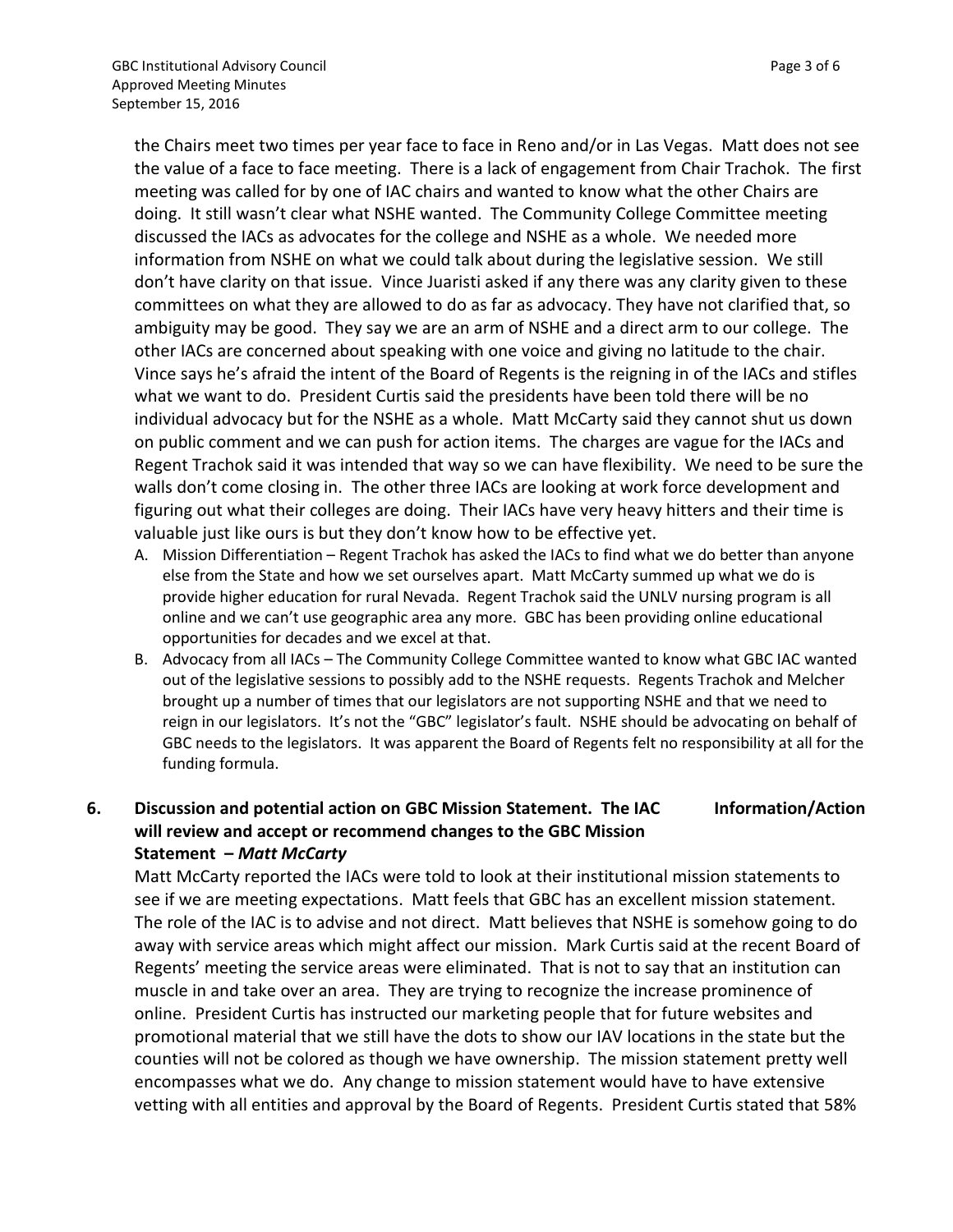of students go to college within a 100 mile radius of home. It is the number one factor. GBC is the only game in town for most of rural Nevada. We do what others cannot and will not do and we are economically viable. **MOTION:** by Kent McAdoo to support the current GBC mission statement; motion seconded by Dave Roden; motion was **APPROVED.** 

## **7. IAC Approved Comments for Public Use – The GBC IAC will discuss the use of prepared comments that are approved by the IAC for member's public use. The GBC IAC will review the WNC IAC approved comments for member's public use to possibly use as a template. -** *Matt McCarty* **Information/Action** Matt McCarty was frustrated with WNC for bringing up this document. It was approved and suggested that all IACs create a similar document. They wanted to essentially have talking

points so all IAC members have a united voice. Matt said it is a lot of time wasted on voting on wording and not over all ideas, objectives and strategies. Matt said he doesn't think we need this as we need to be able to collaborate, be nimble and quick to take action. We would not gain a thing with this and our time could be better spent. We want to work on broadly creating awareness in the metro areas on our programing; continue to support economic development; expand the K-12 programs dual credit and continue to work with K-8 on the value college in general; continue collaboration within the rural communities and continue the pursuit of state college status. But we do not need a document to state this. **MOTION:** by Kent McAdoo that we do not need to prepare a document of approved comments for member's public use; motion seconded by Dave Roden; motion was **APPROVED.**

## **8. Discuss and/or approved tentative meeting dates for 2016-2017 –** *Brianne Clark* **Information/Action**

Brianne Clark presented the tentative schedule of meeting dates for the remainder 2016-2017: November 17, 2016, January 19, 2017, March 16, 2017, and May 18, 2017. All meetings start at 7:00 a.m. (PST). **MOTION:** by Will Moshetti to approve the meeting schedule; motion was seconded by Don Miller; motion was **APPROVED.** 

# **9. Discuss IAC membership –** *Matt McCarty* **Information**

- A. Discussion on member terms being extended by one year. Matt McCarty reported on the new language of members first appointed to the IACs. One half of the IAC will have a 5 year term and one half will have a three year term. There would have been a six month gap otherwise with terms originally expiring in December.
- B. Discussion on vacancies to the IAC. The members of the IAC are appointed, not elected. The chair of the IAC is for a four-year term and must rotate. We have two members who have passed away: Chuck Knight and Susan Davis, therefore, we have two vacancies. We would need to submit our recommendations to the Board of Regents' for their approval. We need someone from Battle Mountain, but it is not absolutely necessary as we are above the seven members that is required. Regent Melcher has brought up the apparent lack of mining related members on IAC. GBC collaborates with the mining industry and they are represented well on the GBC Foundation Trustees. We have had mining reps on the advisory board in the past. Brianne Clark worked with Barrick on a committee this summer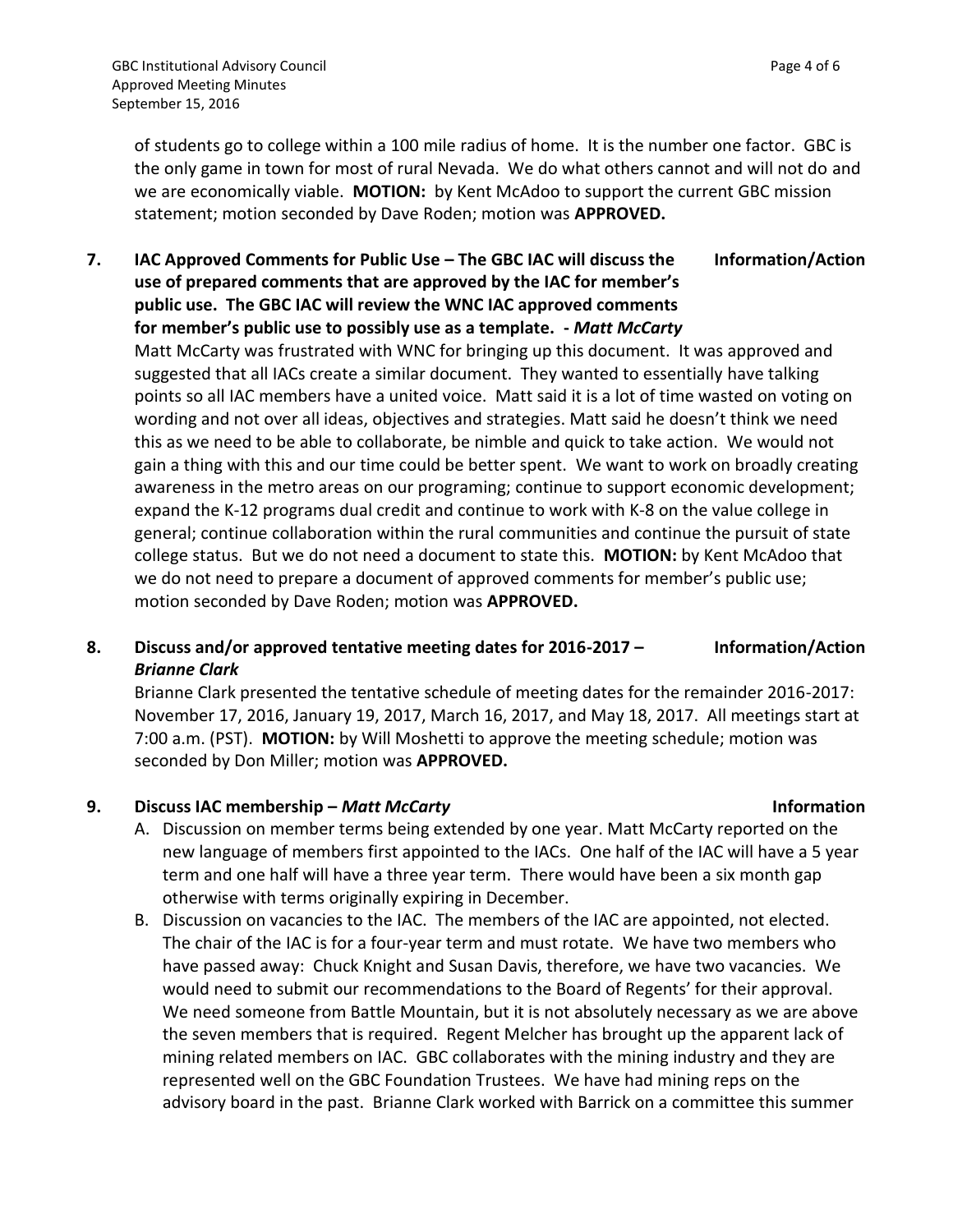which brought Native American students in from all the neighboring tribes and perhaps that would be a good place to approach to see if there is an interest in serving on the IAC. Other sections of the community to consider would be health care, service industry, banking and agriculture/ranching.

## **10. Vice President Reports and Questions Information**

The GBC Vice Presidents will give a verbal report and answer any questions:

- A. Academic Affairs/Student Affairs *Lynn Mahlberg* was absent but provided a written report.
- B. Business Affairs *Sonja Sibert* was no present.

## **11. Member Report Information**

Each committee member will be given an opportunity to provide a verbal report.

- A. Ely *Dr. Andrew Bath* was not present.
- B. Elko *Brianne Clark* no report.
- C. Elko *Dr. Hugh Collett* was not present.
- D. Battle Mountain no report.
- E. Wells *Laura DelRio* no report.
- F. Washington DC *Vince Juaristi* no report.
- G. Pahrump *Mark Kimball* no report.
- H. Elko *Kent McAdoo* no report.
- I. Elko *Matt McCarty* no report.
- J. Wendover *Chris Melville* not present.
- K. Elko *Don Miller* reported that the Rotary program to distribute dictionaries and an invitation to attend GBC will start in a couple of weeks. He has been doing this for twenty years now. This year they will give out approximately 779 dictionaries.
- L. Elko *Will Moschetti* no report.
- M. Winnemucca *Dave Roden* Dave asked Lisa Campbell to give report. Lisa Campbell reported students are back in classes and enrollments are good. Spring planning will commence shortly. The Humboldt Foundation has agreed to roll out a number of scholarships for local students.
- N. Wells *Jolene Supp* was not present.

## **12. New Business Information**

The IAC needs to decide whether to fill the two vacancies left from the passing of Chuck Knight and Susan Davies.

# **13. Public Comment** *(see foregoing notation regarding public comment)* **Information**

Amber Donnelli, GBC Dean of Health Science & Human Services announced the Pennington Foundation gave GBC \$200,000 for the Radiology remodel. The open house for the new Radiology lab will be scheduled for the end of October. Amber also announced that the online BSN program was recognized in the American Journal on Nursing.